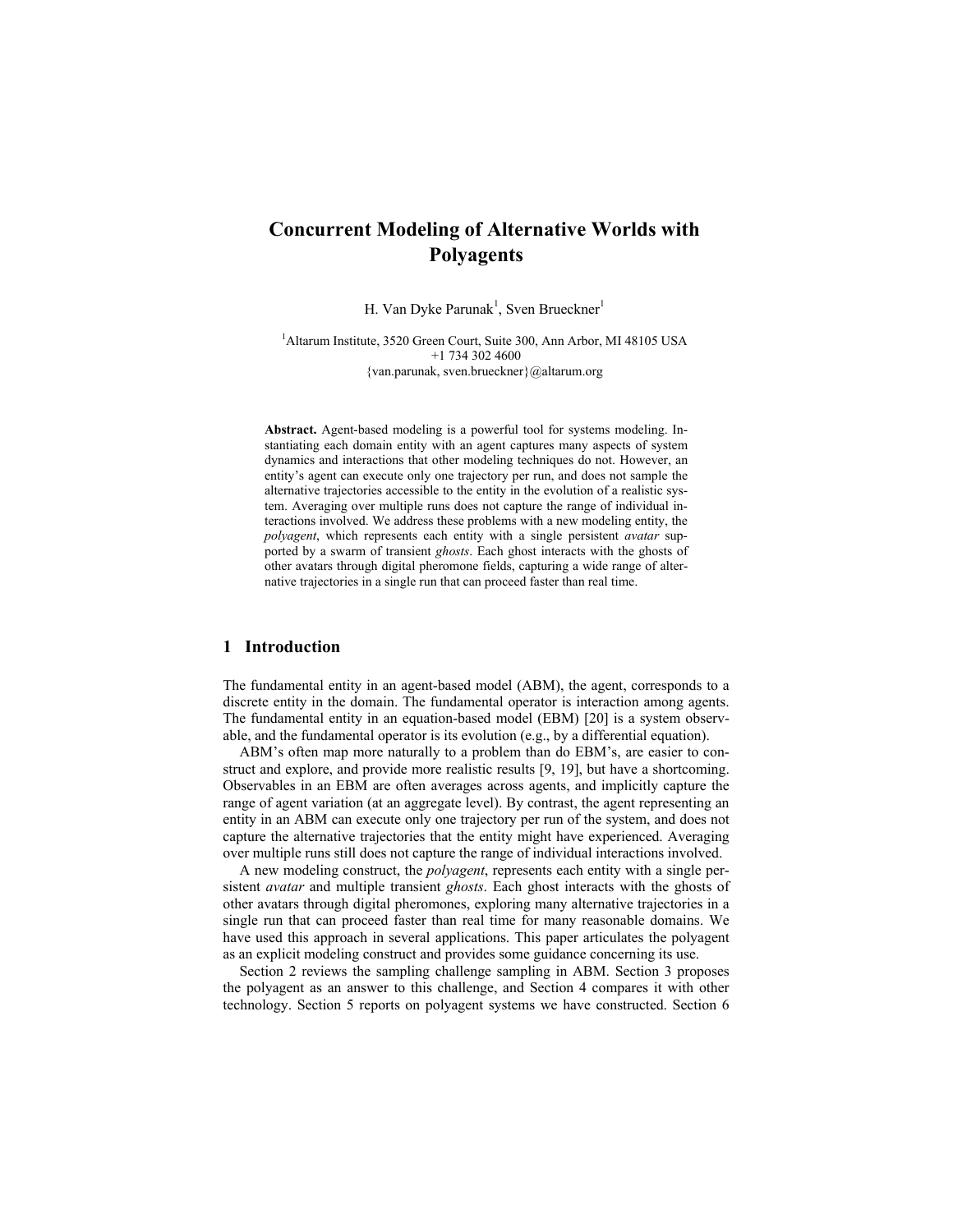discusses what these examples teach us and considers directions for research on polyagents. Section 7 concludes.

### **2 The Challenge of Modeling Multi-Agent Interactions**

Imagine  $n + 1$  entities in discrete time. At each step, each entity interacts with one of the other *n*. Thus at time *t* its interaction history  $h(t)$  is a string in  $n<sup>t</sup>$ . Its behavior is a function of *h*(*t*). This toy model generalizes many domains, including predator-prey systems, combat, innovation, diffusion of ideas, and disease propagation.

It would be convenient if a few runs of such a system told us all we need to know, but this is not likely to be the case, for three reasons.

- 1. We may have imperfect knowledge of the agents' internal states or details of the environment (for example, in a predator-prey system, the carrying capacity of the environment). If we change our assumptions about these unknown details, we can expect the agents' behaviors to change.
- 2. The agents may behave non-deterministically, either because of noise in their perceptions, or because they use a stochastic decision algorithm.
- 3. Even if the agents' reasoning and interactions are deterministic and we have accurate knowledge of all state variables, nonlinearities in decision mechanisms or interactions can result in overall dynamics that are formally chaotic, so that tiny differences in individual state variables can lead to arbitrarily large divergences in agent behavior. A nonlinearity can be as simple as a predator's hunger threshold for eating a prey or a prey's energy threshold for mating.

An EBM typically deals with aggregate observables across the population. In the predator-prey example, such observables might be predator population, prey population, average predator energy level, or average prey energy level, all as functions of time. No attempt is made to model the trajectory of an individual entity.

An ABM must explicitly describe the trajectory of each agent. In a given run of a predator-prey model, depending on the random number generator, predator 23 and prey 14 may or may not meet at time 354. If they do meet and predator 23 eats prey 14, predator 52 cannot later encounter prey 14, but if they do not meet, predator 52 and prey 14 might meet later. If predator 23 happens to meet prey 21 immediately after eating prey 14, it will not be hungry, and so will not eat prey 21, but if it did not first encounter prey 14, it will consume prey 21. And so forth. A single run of the model can capture only one set of many possible interactions among the agents.

In our general model, during a run of length τ, each entity will experience one of *n*<sup>τ</sup> possible histories. (This estimate is of course worst case, since domain constraints may make many of these histories inaccessible.) The population of  $n + 1$  entities will sample  $n + 1$  of these possible histories. It is often the case that the length of a run is orders of magnitude larger than the number of modeled entities ( $\tau \gg n$ ).

Multiple runs with different random seeds is only a partial solution. Each run only samples one set of possible interactions. For large populations and scenarios that permit multiple interactions on the part of each agent, the number of runs needed to sample the possible alternative interactions thoroughly can quickly become prohibitive. In the application described in Section 4.3,  $n \sim 50$  and  $\tau \sim 10,000$ , so the sample of the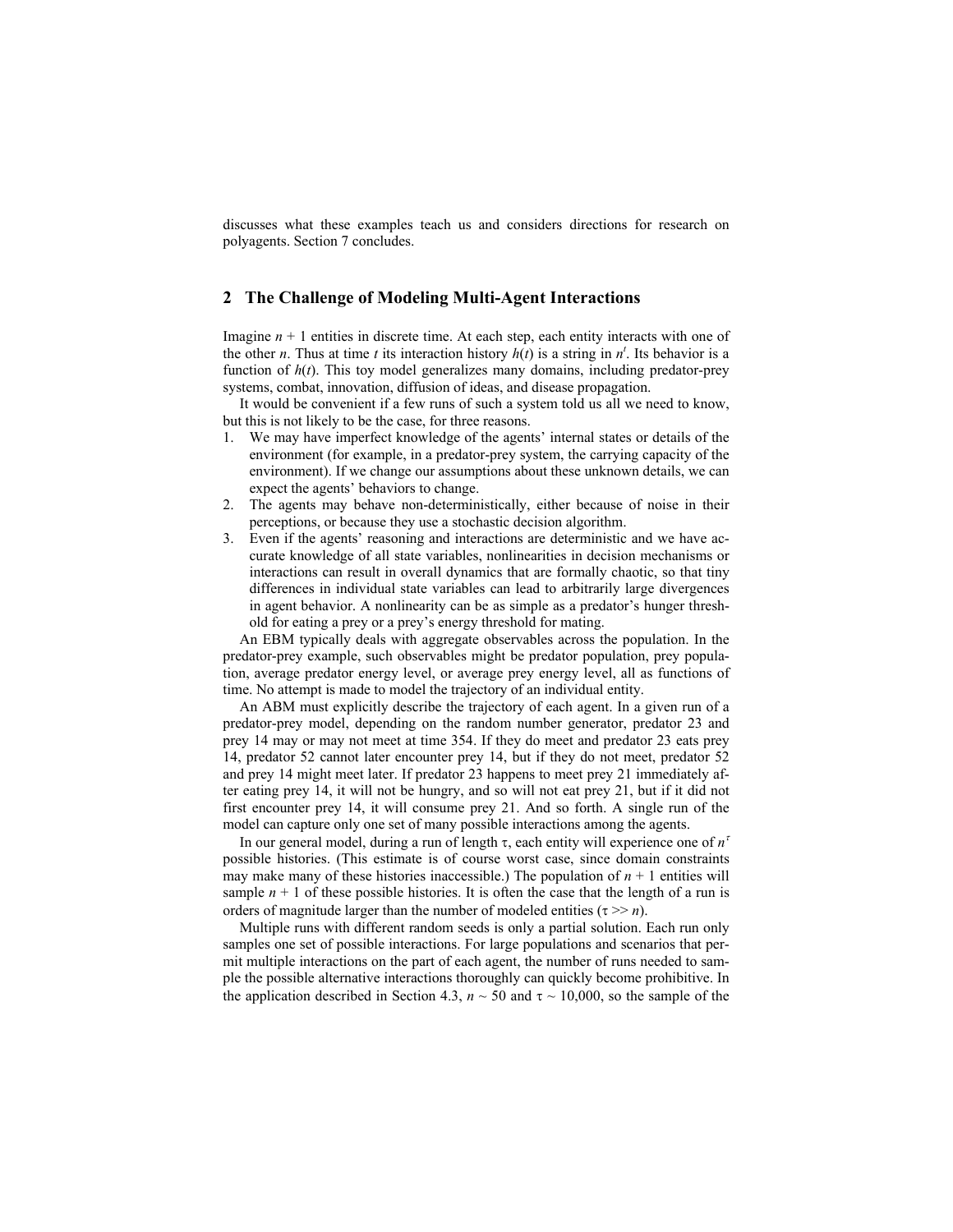space of possible entity histories actually sampled by a single run is vanishingly small. We would need on the order of  $\tau$  runs to generate a meaningful sample, and executing that many runs is out of the question.

We need a way to capture the outcome of multiple possible interactions among agents in a few runs of a system. Polyagents are one solution to this problem.

## **3 The Polyagent Modeling Construct**

A polyagent represents a single domain entity. It consists of a single *avatar* that manages the correspondence between the domain and the polyagent, and a swarm of *ghosts* that explore alternative behaviors of the domain entity.

The *avatar* corresponds to the agent representing an entity in a conventional multiagent model of the domain. It persists as long as its entity is active, and maintains state information reflecting its entity's state. Its computational mechanisms may range from simple stigmergic coordination to sophisticated BDI reasoning.

Each avatar generates a stream of *ghost agents*, or simply *ghosts*. Ghosts typically have limited lifetime, dying off after a fixed period of time or after some defined event to make room for more ghosts. The avatar controls the rate of generation of its ghosts, and typically has several ghosts concurrently active.

Ghosts explore alternative possible behaviors for their avatar. They interact with one another stigmergically, through a digital pheromone field, a vector of scalar values ("pheromone flavors") that is a function of both location and time. That is, each ghost chooses its actions stochastically based on a weighted function of the strengths of the various pheromone flavors in its immediate vicinity, and deposits its own pheromone to record its presence. A ghost's "program" consists of the vector of weights defining its sensitivity to various pheromone flavors.

Having multiple ghosts multiplies the number of interactions that a single run of the system can explore. Instead of one trajectory for each avatar, we now have one trajectory for each ghost. If each avatar has *k* concurrent ghosts, we explore *k* trajectories concurrently. But the multiplication is in fact greater than this.

The digital pheromone field supports three functions [1, 11]:

- 1. It *aggregates* deposits from individual agents, fusing information across multiple agents and through time. In some of our implementations of polyagents, avatars deposit pheromone; in other, ghosts do. Aggregation of pheromones enables a single ghost to interact with multiple other ghosts at the same time. It does not interact with them directly, but only with the pheromone field that they generate, which is a summary of their individual behaviors.
- 2. It *evaporates* pheromones over time. This dynamic is an innovative alternative to traditional truth maintenance in artificial intelligence. Traditionally, knowledge bases remember everything they are told unless they have a reason to forget something, and expend large amounts of computation in the NP-complete problem of reviewing their holdings to detect inconsistencies that result from changes in the domain being modeled. Ants immediately begin to forget everything they learn, unless it is continually reinforced. Thus inconsistencies automatically remove themselves within a known period.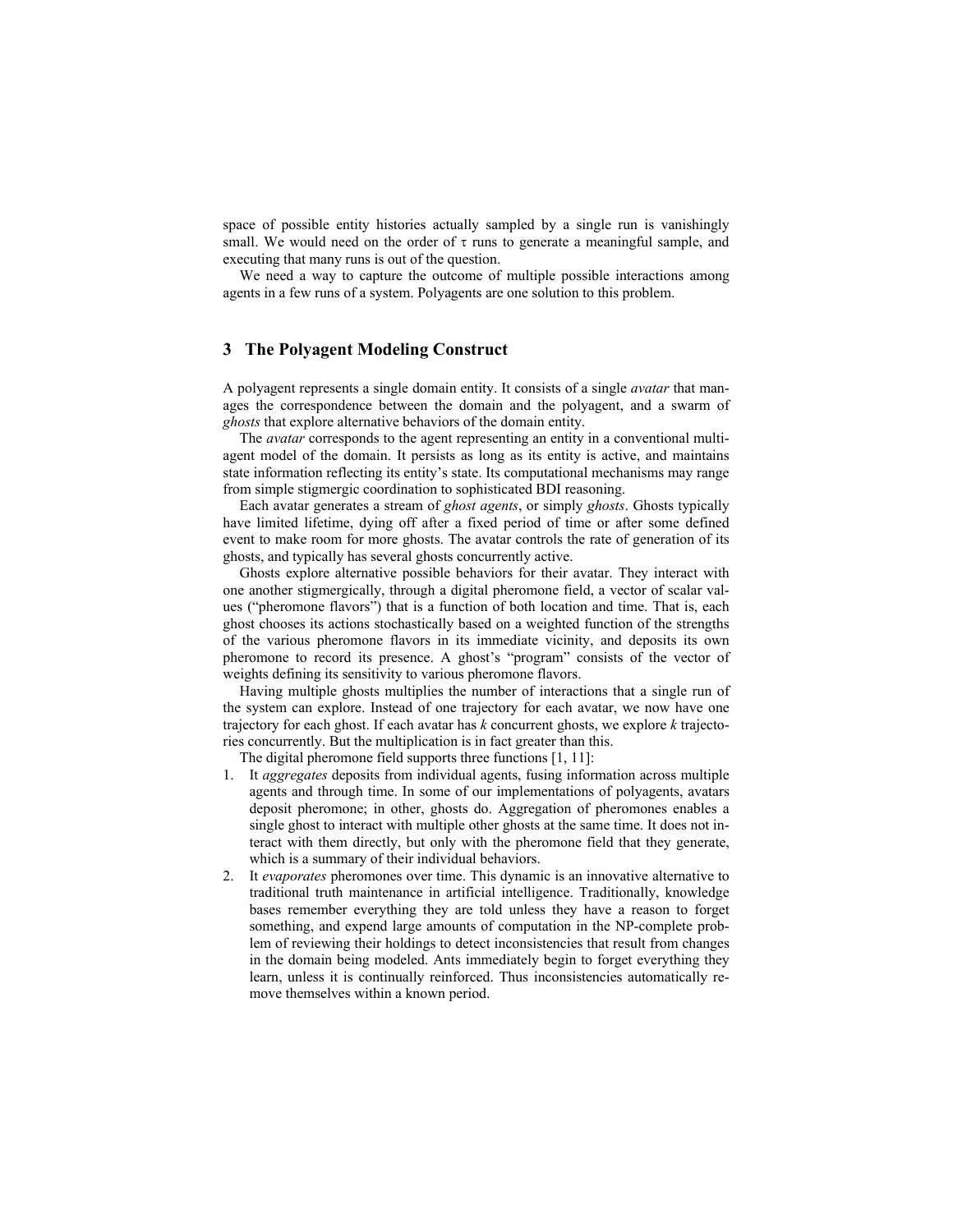3. It *propagates* pheromones to nearby places, disseminating information.

This third dynamic (propagation) enables each ghost to sense multiple other agents. If *n* avatars deposit pheromones, each ghost's actions are influenced by up to *n* other agents (depending on the propagation radius), so that we are exploring in effect *n\*k* interactions for each entity, or  $n^2$ <sup>\*</sup> $k$  interactions overall. If individual ghosts deposit pheromones, the number of interactions being explored is even greater, on the order of  $k^n$ . Of course, the interactions are not played out in the detail they would be in a conventional multi-agent model. But our empirical experience is that they are reflected with a fidelity that is entirely adequate for the problems we have addressed.

Pheromone-based interaction not only multiplies the number of interactions that we are exploring, but also enables extremely efficient execution. In one application, we support 24,000 ghosts concurrently, faster than real time, on a 1 GHz Wintel laptop.

The avatar can do several things with its ghosts, depending on the application.

- It can activate its ghosts when it wants to explore alternative possible futures, modulating the rate at which it issues new ghosts to determine the number of alternatives it explores. It initializes the ghosts' weight vectors to define the breadth of alternatives it wishes to explore.
- It can evolve its ghosts to learn the best parameters for a given situation. It monitors the performance of past ghosts against some fitness parameter, and then breeds the most successful to determine the parameters of the next generation.
- It can review the behavior of its swarm of ghosts to produce a unified estimate of how its own behavior is likely to evolve and what the range of likely variability is.

# **4 Comparison with Other Paradigms**

Our polyagent bears comparison with several previous multi-agent paradigms and two previous uses of the term (Table 1).

Polyagents are distinct from the common use of agents to model different functions of a single domain entity. For example, in ARCHON [21], the domain entity is an electrical power distribution system, and individual agents represent different functions or perspectives required to manage the system. In a polyagent, each ghost has

the same function: to explore one possible behavior of the domain entity. The plurality of ghosts provides, not functional decomposition, but a range of estimates of alternative behaviors.

Many forms of evolutionary computation [4] allow multiple representatives

| <b>Table 1.</b> Comparing the<br>Polyagent with Other<br>Technologies | Multiple agents per<br>domain entity | Avatar/Ghost dual-<br>$\mathsf{ism}$ | alternative behaviors<br>Parallel search of | Parallel search of<br>multiple possible i<br>teractions |
|-----------------------------------------------------------------------|--------------------------------------|--------------------------------------|---------------------------------------------|---------------------------------------------------------|
| Polyagent                                                             | χ                                    | χ                                    | χ                                           | χ                                                       |
| Functional agents                                                     | χ                                    |                                      |                                             |                                                         |
| <b>Evolutionary computation</b>                                       | χ                                    |                                      | χ                                           |                                                         |
| <b>Fictitious play</b>                                                | χ                                    |                                      | χ                                           |                                                         |
| Ant colony optimization                                               | χ                                    |                                      | χ                                           | χ                                                       |
| Kijima's polyagents                                                   |                                      |                                      |                                             |                                                         |
| <b>Polyagent therapies</b>                                            |                                      |                                      |                                             |                                                         |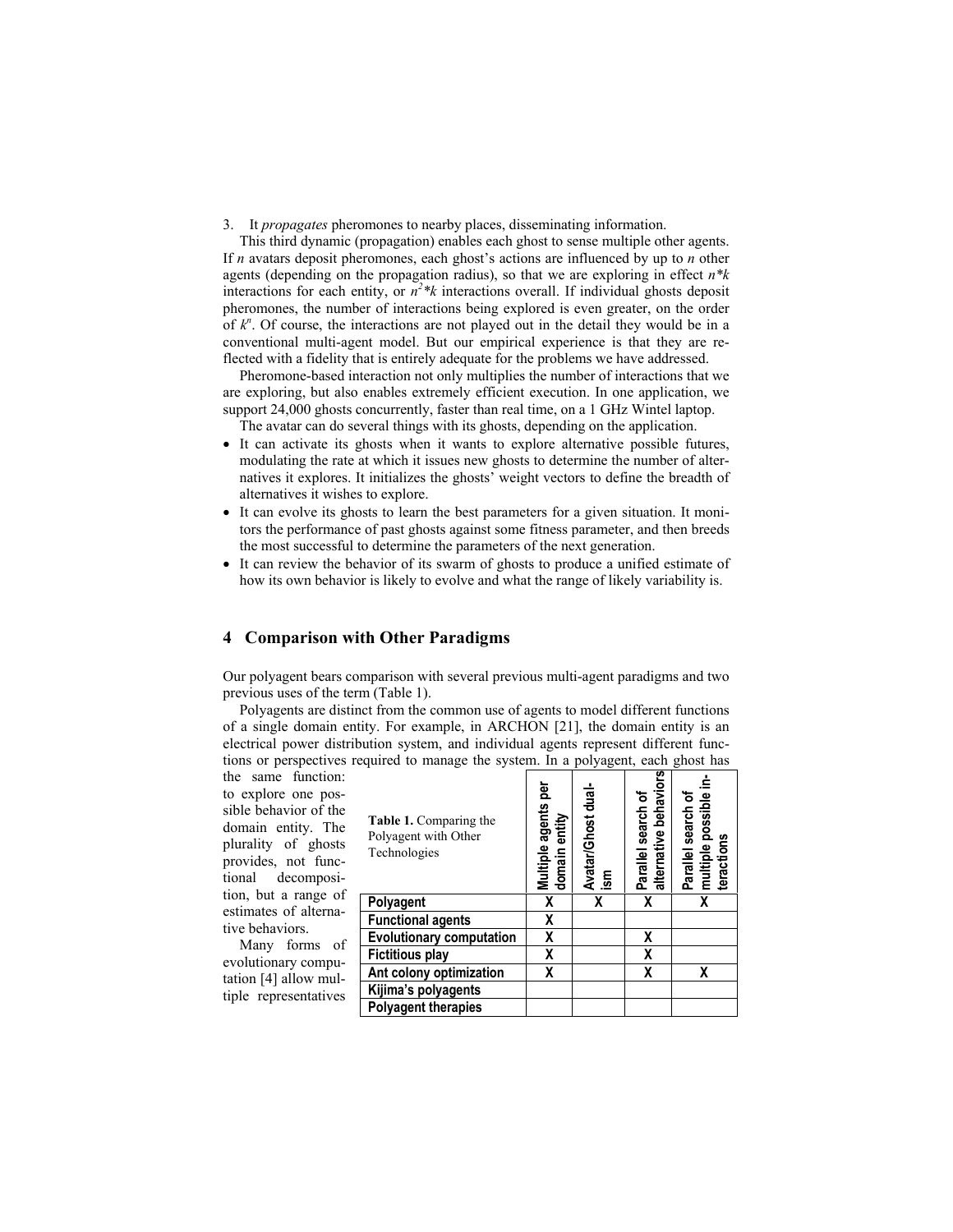of a single entity to execute concurrently, to compare their fitness. In these systems, each agent samples only one possible series of interactions with other entities. Pheromone-based coordination in the polyagent construct permits each ghost to adjust its behavior based on many possible alternative behaviors of other entities in the domain.

Similarly, the multiple behaviors contemplated in fictitious play [7] take place against a static model of the rest of the world.

Like the polyagent, ant-colony optimization [2] uses pheromones to integrate the experiences of parallel searchers. The polyagent's advance is the notion of the avatar as a single point of contact for the searchers representing a single domain entity.

The term "polyagent" is a neologism for several software agents that collectively represent a domain entity and its alternative behaviors. The term is used in two other contexts that should not lead to any confusion. In medicine, "polyagent therapy" uses multiple treatment agents (notably, multiple drugs combined in chemotherapy). Closer to our domain, but still distinct, is the use of the term by K. Kijima [5] to describe a game-theoretic approach to analyzing the social and organizational interactions of multiple decision-makers. For Kijima, the term "poly-agent" makes sense only as a description of a system, and does not describe a single agent. In our approach, it makes sense to talk about a single modeling construct as "a polyagent."

### **5 Examples of Polyagents**

We discovered polyagents by reflecting on several applications that we have constructed and observing their common features.

#### **5.1 Factory Scheduling**

Our first application of polyagents was to real-time job-shop scheduling [1]. We prototyped a self-organizing multi-agent system with three species of agents: processing resources, work-pieces, and policy agents. Avatars of processing resources with different capabilities and capacities and avatars of work-pieces with dynamically changing processing needs (due to re-work) jointly optimize the flow of material through a complex, high-volume manufacturing transport system. In this application, only the avatars of the work-pieces actually deploy ghosts. The policy agents and avatars of the processing resources (machines) are single agents in the traditional sense.

In a job shop, work-pieces interact with one another by blocking access to the resources that they occupy, and thus delaying one another. Depending on the schedule, different work-pieces may interact, in different orders. Polyagents explore the space of alternative routings and interactions concurrently in a single model.

Work-piece avatars currently loaded into the manufacturing system continuously deploy ghosts that emulate their decision processes in moving through various decision points in the manufacturing process. Each of these decisions is stochastic, based on the relative concentration of attractive pheromones in the neighborhood of the next decision point. These pheromones are actually deposited by the policy agents that try to optimize the balance of the material flow across the transport network, but they are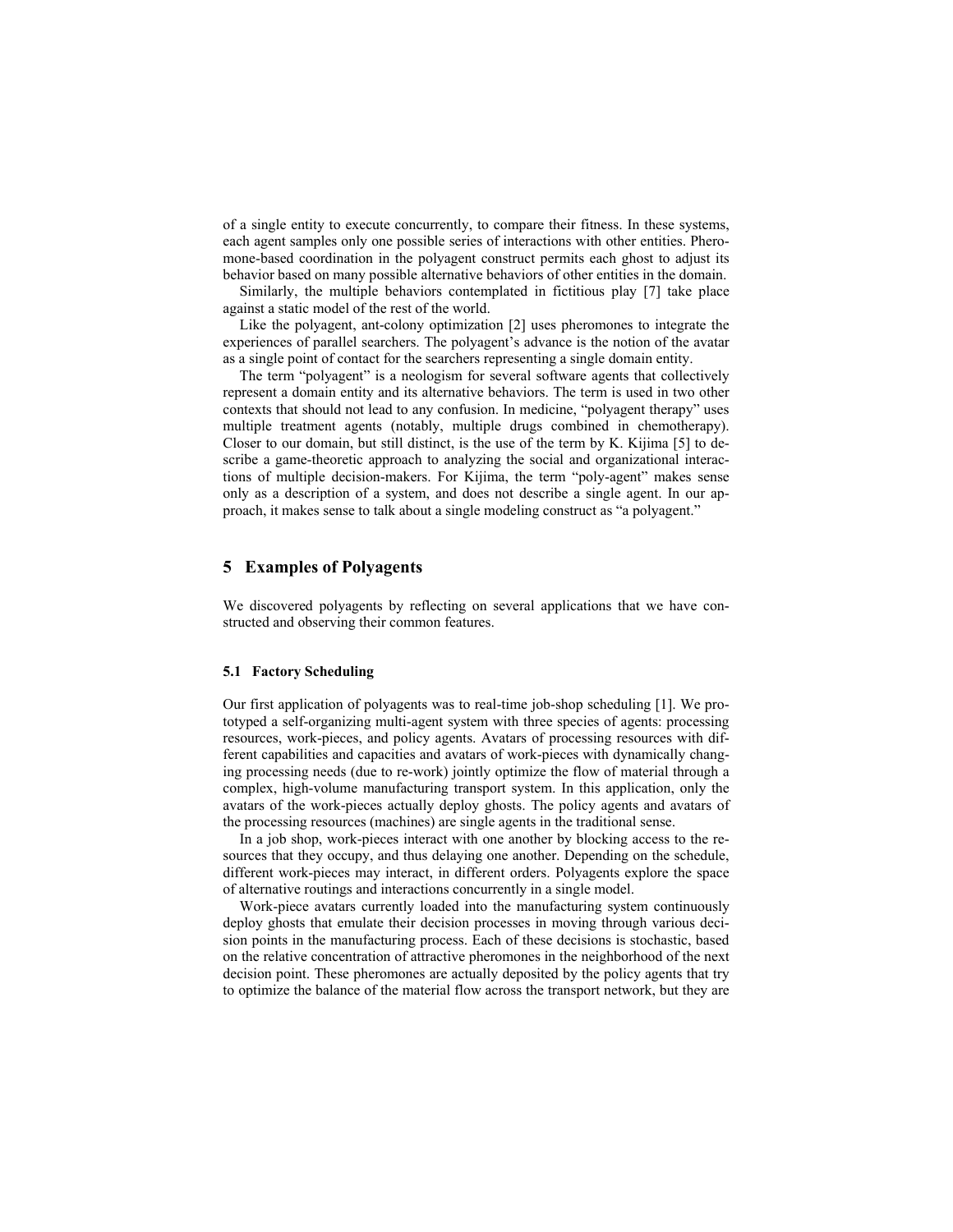modulated by the ghosts. Thus, an avatar's ghosts modulate the pheromone field to which the avatar responds, establishing an adaptive feedback loop into the future.

The avatars continuously emit ghosts that emulate their current decision process. The ghosts travel into the future without the delay imposed by physical transport and processing of the work-pieces. These ghosts may find the next likely processing step and wait there until it is executed physically, or they may emulate the probabilistic outcome of the step and assume a new processing state for the work-piece they are representing. In either case, while they are active, the ghosts contribute to a pheromone field that reports the currently predicted relative load along the material flow system. When ghosts for alternative work-pieces explore the same resource, they interact with one another through the pheromones that they deposit and sense.

By making stochastic decisions, each ghost explores an alternative possible routing for its avatar. The pheromone field to which it responds has been modulated by all of the ghosts of other work-pieces, and represents multiple alternative routings of those work-pieces. Thus the ghosts for each work-piece explore both alternative futures for that work-piece, and multiple alternative interactions with other work-pieces.

Policy agents that have been informed either by humans or by other agents of the desired relative load of work-pieces of specific states at a particular location in turn deposit attractive or repulsive pheromones. Thus, through a local adaptive process, multiple policy agents supported by the flow of ghost agents adapt the appropriate levels of pheromone deposits to shape the future flow of material as desired.

By the time the avatar makes its next routing choice, which is delayed by the physical constraints of the material flow through the system, the ghosts and the policy agents have adjusted the appropriate pheromones so that the avatar makes the "right" decision. In effect, the policy agents and the ghosts control the avatar as long as they can converge on a low-entropy pheromone concentration that the avatar can sample.

### **5.2 Path Planning for Robotic Vehicles**

Two pressures require that path planning for robotic vehicles be an ongoing activity. 1) The agent typically has only partial knowledge of its environment, and must adapt its behavior as it learns by observation. 2) The environment is dynamic: even if an agent has complete knowledge at one moment, a plan based on that knowledge becomes less useful as the conditions on which it was based change. These problems are particularly challenging in military applications, where both targets and threats are constantly appearing and disappearing.

In the DARPA JFACC program, we approached this problem by imitating the dynamics that ants use in forming paths between their nests and food sources [8]. The ants search stochastically, but share their discoveries by depositing and sensing nest and food pheromone. Ants that are searching for food deposit nest pheromone while climbing the food pheromone gradient left by successful foragers. Ants carrying food deposit food pheromone while climbing the nest pheromone gradient. The initial pheromone trails form a random field, but quickly collapse into an optimal path as the ants interact with one another's trails.

The challenge in applying this algorithm to a robotic vehicle is that the algorithm depends on interactions among many ants, while a vehicle is a single entity that only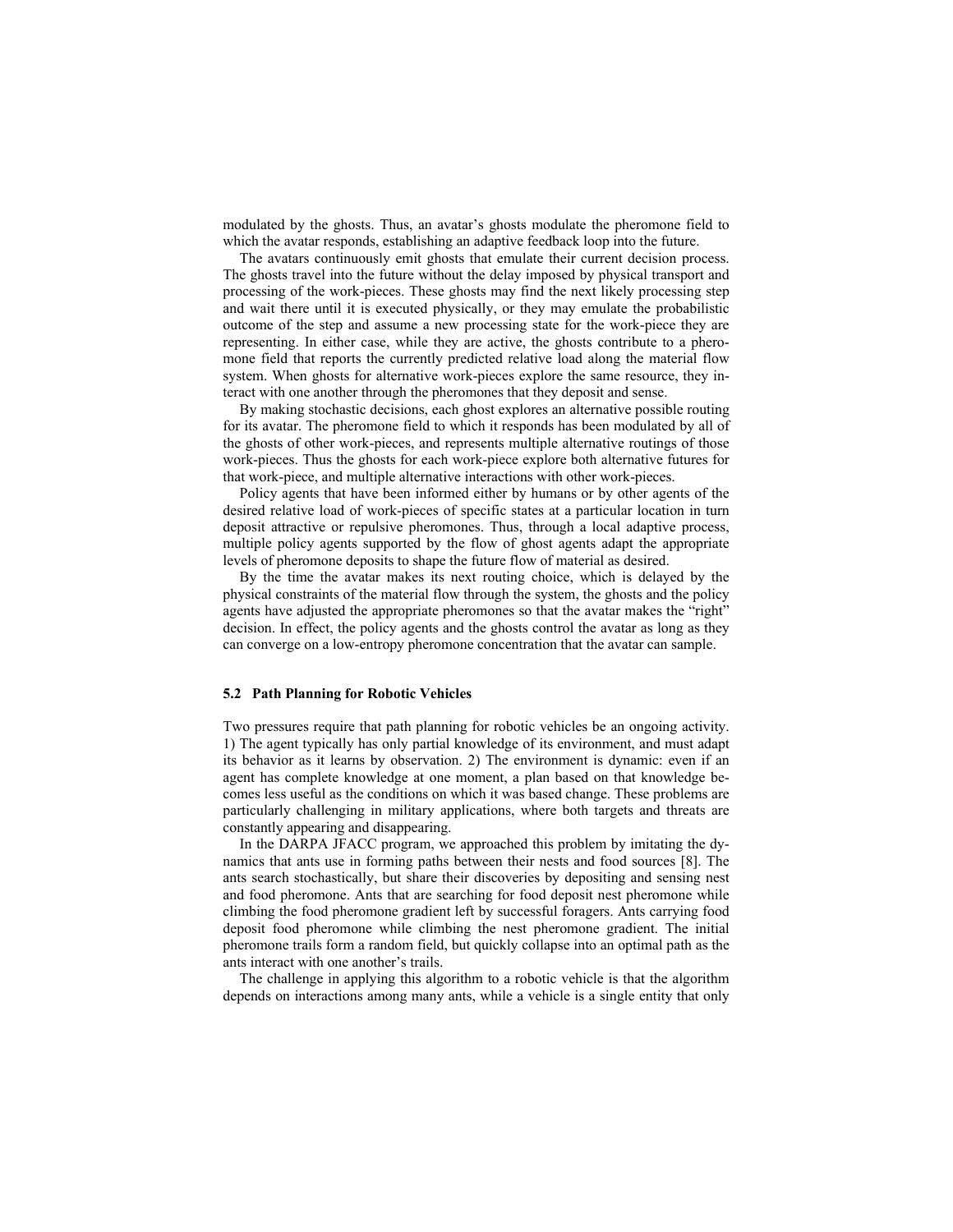traverses its path once. We use a polyagent to represent the vehicle (in our case, an aircraft) whose route needs to be computed [12, 17]. As the avatar moves through the battlespace, it continuously emits a swarm of ghosts, whose interactions mimic the ant dynamics and continuously (re)form the path in front of the avatar. These ghosts seek targets and then return to the avatar. They respond to several digital pheromones:

- *RTarget* is emitted by a target.
- *GNest* is emitted by a ghost that has left the avatar and is seeking a target.
- *GTarget* is emitted by a ghost that has found a target and is returning to the avatar.
- *RThreat* is emitted by a threat (e.g., a missile battery).

Ideally, the digital pheromones are maintained in a distributed network of unattended ground sensors dispersed throughout the vehicle's environment, but they can also reside on a central processor, or even on multiple vehicles. In addition, we provide each ghost with *Dist*, an estimate of how far away the target is.

In general, ghosts are attracted to RTarget pheromone and repelled from RThreat pheromone. In addition, before they find a target, they are attracted to GTarget pheromone. Once they find a target, they are attracted to GNest pheromone. A ghost's movements are guided by the relative strengths of these quantities in its current cell and each neighboring cell in a hexagonal lattice. It computes a weighted combination of these factors for each adjacent cell and selects stochastically among the cells, with probability proportionate to the computed value.

Each ghost explores one possible route for the vehicle. The avatar performs two functions in overseeing its swarm of ghosts.

- 1. It *integrates* the information from the several ghosts in their explorations of alternative routes. It observes the GTarget pheromone strength in its immediate vicinity, and guides the robot up the GTarget gradient. GTarget pheromone is deposited only by ghosts that have found the target, and its strength in a given cell reflects the number of ghosts that traversed that cell on their way home from the target. So the aggregate pheromone strength estimates the likelihood that a given cell is on a reasonable path to the target.
- 2. It *modulates* its ghosts' behaviors by adjusting the weights that the ghosts use to combine the pheromones they sense. Initially, all ghosts used the same handtuned weights, and differences in their paths were due only to the stochastic choices they made in selecting successive steps. When the avatar randomly varied the weights around the hand-tuned values, system performance improved by

more than 50%, because the ghosts explored a wider range of routes. We then allowed the avatar to evolve the weight vector as the system operates, yielding an improvement nearly an order of magnitude over hand-tuned ghosts [16].

We tested this system's ability to route an aircraft in simulated combat [12]. In one example, it found a path to a target through a gauntlet of threats (Fig. 1). A centralized route planner **Fig. 1.** Gauntlet Routing Problem

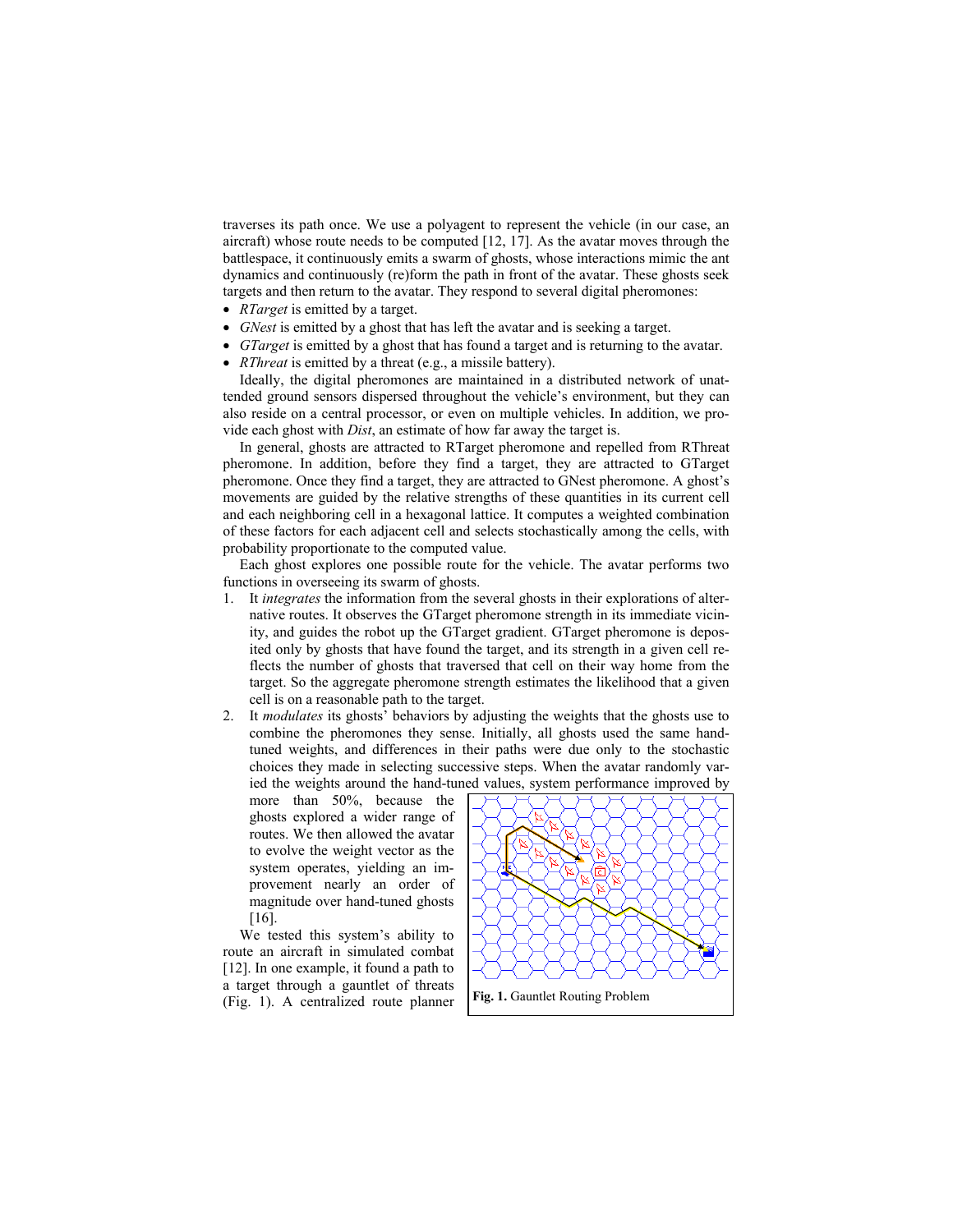seeking an optimal path by integrating a loss function and climbing the resulting gradient was unable to solve this problem without manually introducing a waypoint at the gauntlet's entrance. The polyagent succeeded because some of the ghosts, moving stochastically, wandered into the gauntlet, found their way to the target, and then returned, laying pheromones that other ghosts could reinforce.

Another experiment flew multiple missions through a changing landscape of threats and targets. The figure of merit was the total surviving strength of the Red and Blue forces. In two scenarios, the aircraft's avatar flew a static route planned on the basis of complete knowledge of the location of threats



Fig. 2. Real-Time vs. Advance Planning. "Script" is a conservative advance route based on complete knowledge. "Script narrow" is a more aggressive advance route. "Ghost" is the result when the route is planned in real time based on partial knowledge

and targets, without ghosts. The routes differed based on how closely the route was allowed to approach threats. A third case used ghosts, but some threats were invisible until they took action during the simulation. Fig. 2 compares these three cases. The polyagent's ability to deal with partial but up-to-date knowledge both inflicted more damage on the adversary and offered higher survivability than preplanned scripts based on complete information.

Route planning shows how a polyagent's ghosts can explore alternative behaviors concurrently, and integrate that experience to form a single course of action. Since only one polyagent is active at a time, this work does not draw on the ability of polyagents to manage the space of possible interactions among multiple entities.

### **5.3 Characterizing and Predicting Agent Behavior**

The DARPA RAID program [6] focuses on the problem of characterizing an adversary in real-time and predicting its future behavior. Our contribution to this effort [15] uses polyagents to evolve a model of each real-world entity (a group of soldiers known as a fire team) and extrapolate its behavior into the future. Thus we call the system "the BEE" (Behavior Evolution and Extrapolation).

Fig. 3 is an overview of the BEE process. Ghosts live on a timeline indexed by  $\tau$ that begins in the past at the insertion horizon and runs into the future to the prediction horizon. τ is offset with respect to the current time *t*. The timeline is divided into discrete "pages," each representing a successive value of  $\tau$ . The avatar inserts the ghosts at the insertion horizon. In our current system, the insertion horizon is at  $\tau$  -  $t$  = -30, meaning that ghosts are inserted into a page representing the state of the world 30 minutes ago. At the insertion horizon, the avatar samples each ghost's rational and emotional parameters (desires and dispositions) from distributions to explore alternative personalities of the entity it represents. The avatar is also responsible for estimat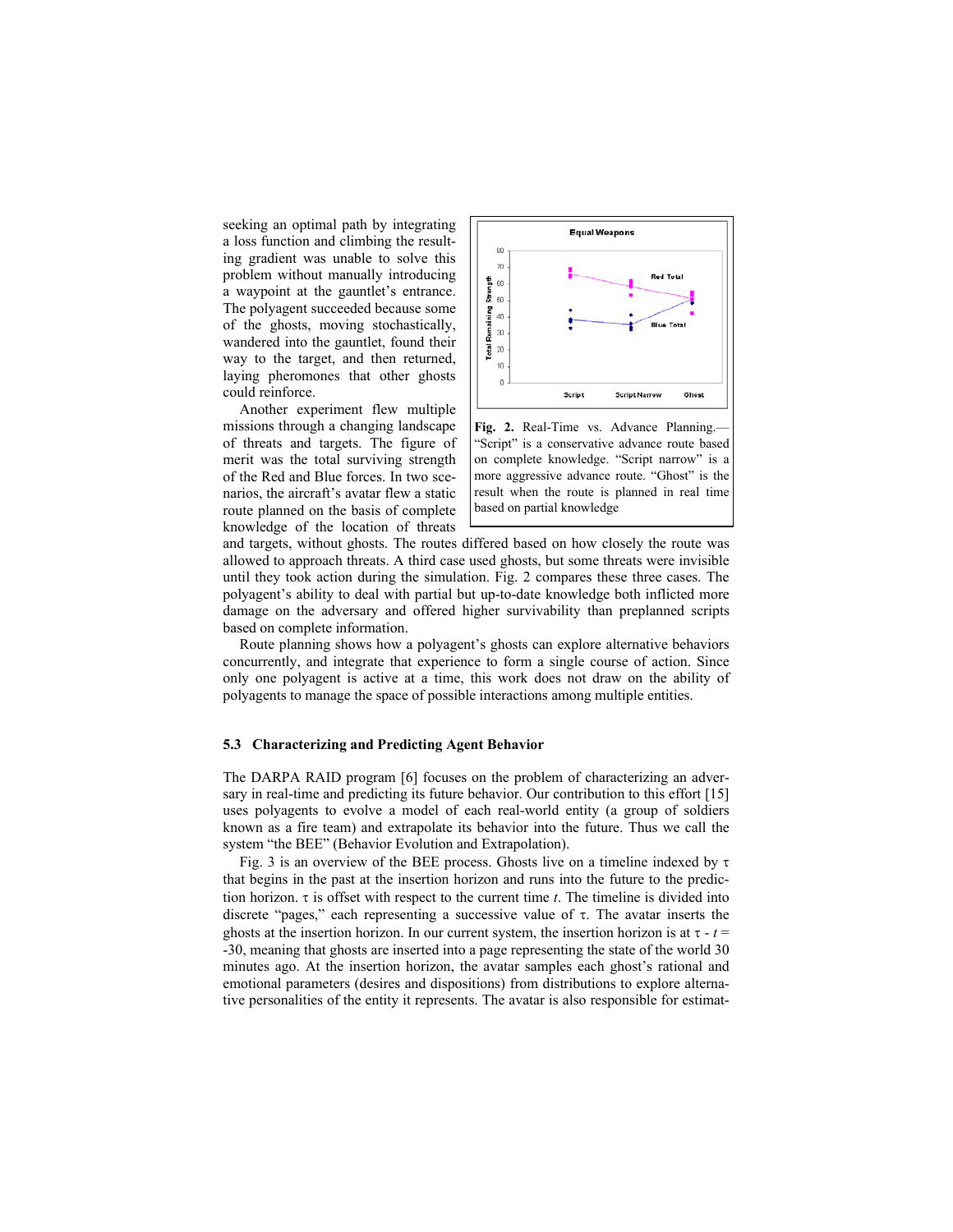ing its entity's goals (using a belief network) and instantiating them in the environment as pheromone sources that constrain and guide the ghosts' behavior. In estimating its entity's goals and deliberately modulating the distribution of ghosts, the avatar reasons at a higher cognitive level than do the pheromone-driven ghosts.

Each page between the insertion horizon and  $\tau = t$  ("now") records the historical state of the world at its point in the past, represented as a pheromone field generated by the avatars (which at each page know the actual state of the entity they are modeling). As ghosts move from page to page, they interact with this past state, based on their behavioral parameters. These interactions mean that their fitness depends not just on their own actions, but also on the behaviors of the rest of the population, which is also evolving. Because  $\tau$  advances faster than real time, eventually  $\tau = t$  (actual time). At this point, the avatar evaluates each of its ghosts based on its location compared with the actual location of its corresponding real-world entity.

The fittest ghosts have three functions.

- 1. The avatar reports personality of the fittest ghost for each entity to the rest of the system as the likely personality of the corresponding entity. This information enables us to characterize individual warriors as unusually cowardly or brave.
- 2. The avatar breeds the fittest ghosts genetically and reintroduces their offspring at the insertion horizon to continue the fitting process.
- 3. The fittest ghosts for each entity run past the avatar's present into the future. Each ghost that runs into the future explores a different possible future of the battle, analogous to how some people plan ahead by mentally simulating different ways that a situation might unfold. The avatar analyzes the behaviors of these different possible futures to produce predictions of enemy behavior and recommendations for friendly behavior. In the future, the pheromone field with which the ghosts interact is generated not by the avatars, but by the ghosts themselves. Thus it integrates the various possible futures that the system is considering, and each ghost

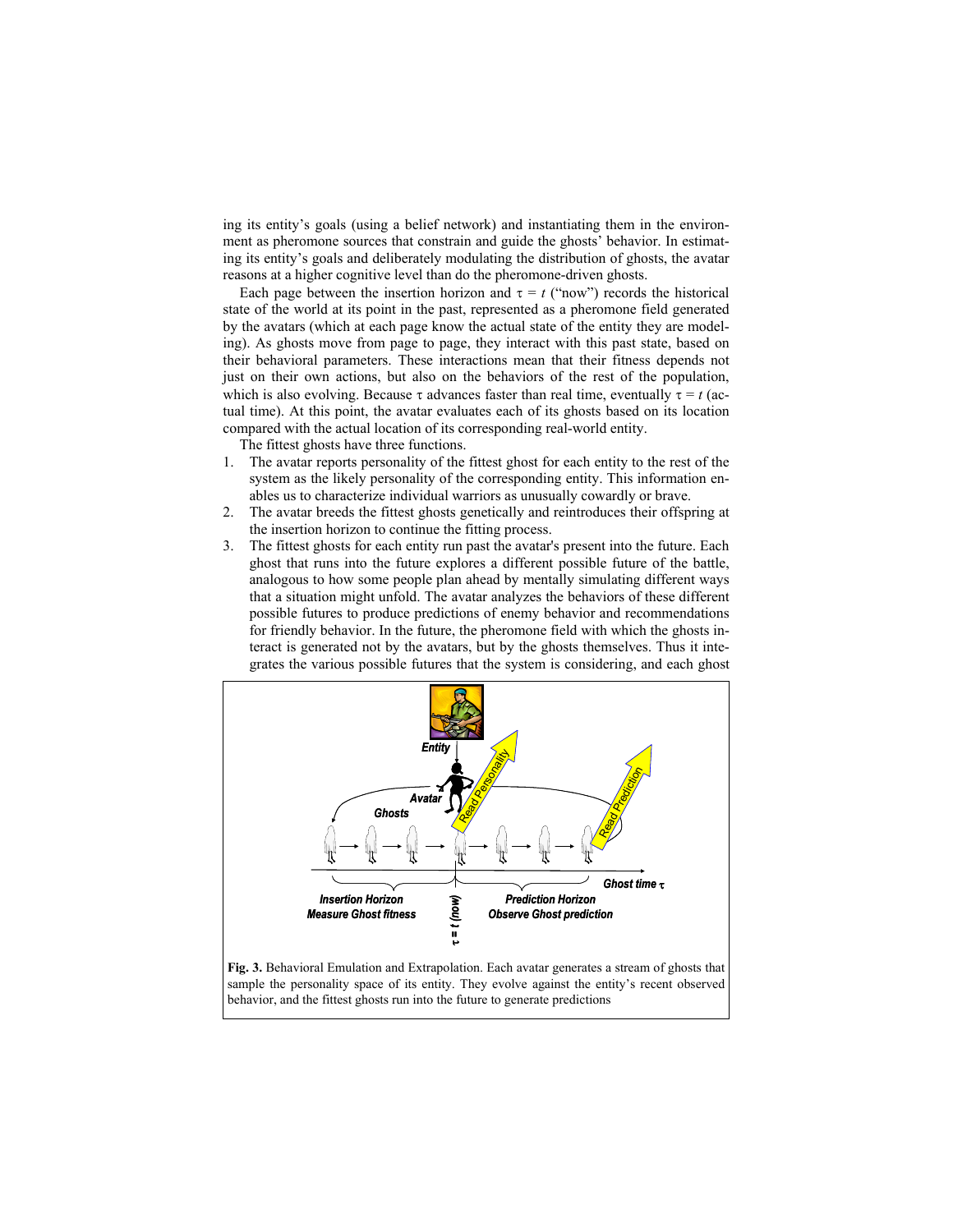is interacting with this composite view of what other entities may be doing.

The first and third functions are analogous to the integrating function of the avatars in route planning, while the second is analogous to the modulation function.

This model has proven successful both in characterizing the internal state of entities that we can only observe externally, and in predicting their future behavior. [15] details the results of experiments based on multiple wargames with human participants. We can detect emotional state of entities as well as a human observer, but faster. Our prediction of the future of the battle is also comparable with that of a human, and much better than a "guessing" baseline based on a random walk.

### **6 Discussion**

These projects reflect several common features that deserve recognition as a new and useful modeling construct, and that we now articulate as a "polyagent."

- Multiple agents (the ghosts) concurrently explore alternative possible behaviors of the domain entity being modeled.
- The ghosts interact through a digital pheromone field that permits simultaneous reasoning about the multiple possible interactions among the domain entities.
- A single, possibly more complex agent (the avatar), *modulates* the swarm of ghosts, controlling the number of ghosts, the rate at which they are introduced, and the settings and diversity of their behavior. In our most sophisticated cases (route planning and agent fitting), the avatar evolves the ghosts.
- The avatar also *integrates* the behaviors of its several ghosts (either directly or by observing the pheromones they deposit) to produce a single higher-level report on the domain entity's likely behavior.

Our use of polyagents involves a fair amount of art, and is motivated by their successful application in multiple applications. Theoretical work is needed to make the technique more rigorous. One challenging question is the legitimacy of merging pheromones of multiple ghosts representing alternative futures for agent A of one type into a single field that then guides the behavior of agent B of a different type. This process is qualitatively distinct from the merger of pheromone deposits from multiple agents living in the *same world* to form an optimized path guiding other agents of the *same type* (the heart of conventional ant optimization). The multipleworlds version enables B to explore concurrently its possible interactions with multiple alternative realizations of A, but we need to justify this process more formally.

The strength of a pheromone field depends, *inter alia*, on the frequency with which agents visit various locations. Thus it may be viewed as a probability field describing the likelihood of finding an agent of a given type at a given location. If those agents are ghosts representing alternative futures of an entity's trajectory, the probability field may be interpreted in terms of the likelihood of different future states. Table 2 suggests several parallels between this perspective on polyagents and quantum physics [3]. In the spirit of our earlier work applying metaphors from theoretical physics to understanding multi-agent systems [10, 13, 14, 18], we will use concepts from quantum mechanics to provide an intellectual and formal model for engineering polyagent systems and interpreting their behavior.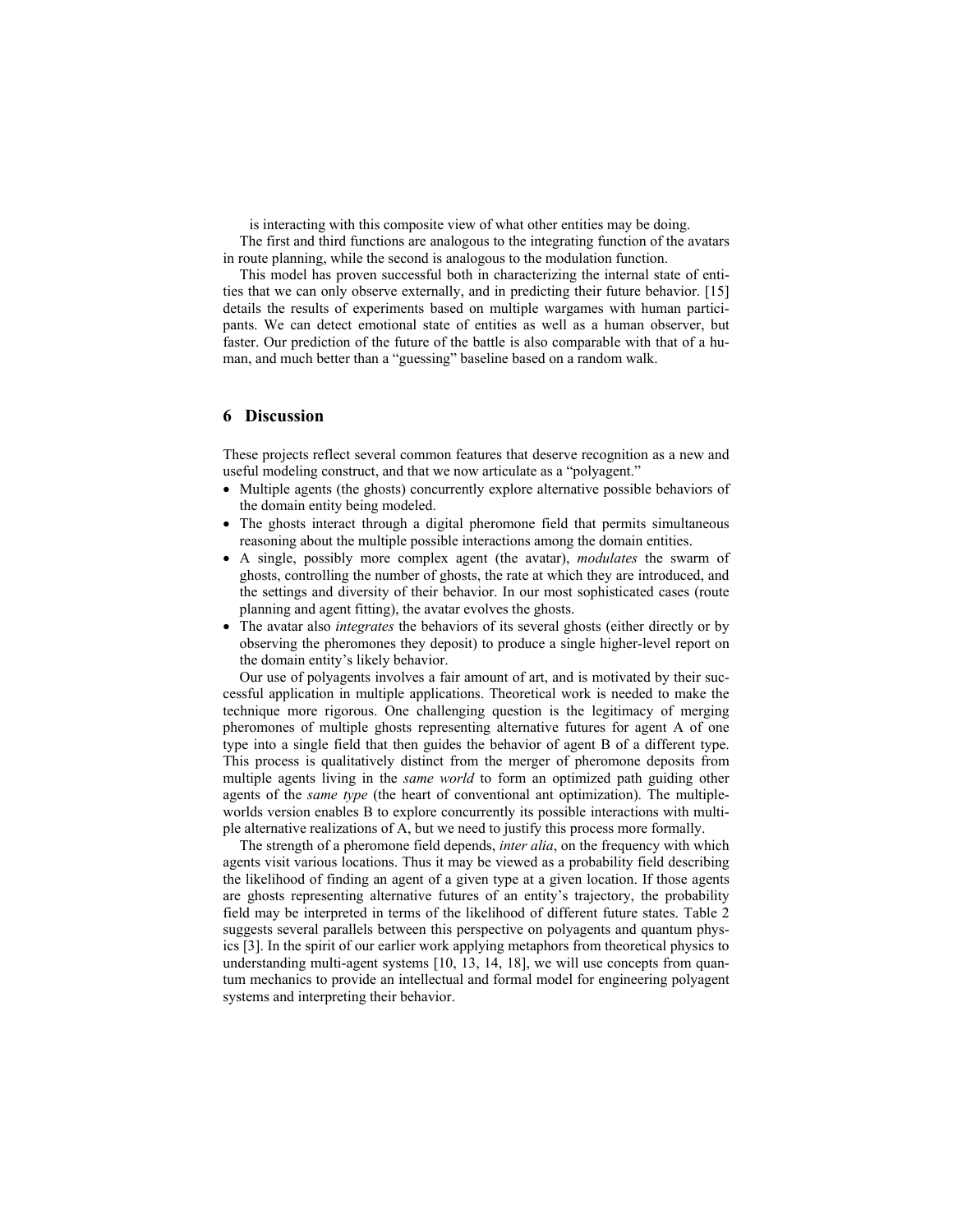**Table 2.** Quantum Physics and Polyagents

Like quantum wave models, polyagents explore multiple possible behaviors and interactions. Unlike wave functions, they can do so predictively. We can configure polyagents to model what will happen in the future based on current policies, then use the avatars' summary of what will happen to guide changes to those policies.

| <b>Quantum Physics</b>                                                                              | <b>Polyagents</b>                                                                                                 |
|-----------------------------------------------------------------------------------------------------|-------------------------------------------------------------------------------------------------------------------|
| Duality between (single,<br>localized) particle and<br>(distributed) wave func-<br>tion             | Duality between (single, local-<br>ized) avatar and (distributed)<br>swarm of ghosts                              |
| Interactions among<br>wave functions' ampli-<br>tude fields model inter-<br>actions among particles | Ghosts' pheromone fields can<br>be interpreted as probability<br>densities that model interac-<br>tions of agents |
| Wave function captures<br>a range of possible be-<br>haviors                                        | Swarm of ghosts captures a<br>range of possible behaviors                                                         |
| Observation collapses<br>the wave function to a<br>single behavior                                  | Avatar interprets the aggre-<br>gate behavior of the ghosts<br>and yields a single prediction<br>of behavior      |

**7 CONCLUSION** 

One strength of ABM's

over EBM's is that they capture the idiosyncracies of each entity's trajectory. In complex domains, this strength is also a weakness, because any single set of trajectories is only a sample from a large space of possible trajectories. Possible interactions among the agents explode combinatorially, making this space much too large to explore thoroughly by repeated experiments.

Polyagents can sample multiple interactions in a single run. An avatar mediates between the real-world entity being modeled and a swarm of ghosts that sample its alternative possible trajectories. The avatar may employ sophisticated cognitive reasoning, but the ghosts are tropistic, interacting through digital pheromone fields that they deposit and sense in their shared environment. The avatar modulates the generation of ghosts, and interprets their aggregate behavior to estimate its entity's likely behavior.

We have applied this system to scheduling and controlling manufacturing jobs, planning paths for unpiloted air vehicles through a complex adversarial environment, and characterizing the internal state of fighting units from observations of their outward behavior, and then projecting their likely behavior into the future to form predictions. Empirically, the polyagent functions well, but invites theoretical work on the interpretation of multiple ghosts interacting with a pheromone field that represents multiple alternative realizations of other entities. Several parallels with quantum physics suggest the latter discipline may be a guide in developing a more formal model.

## **Acknowledgements**

This material is based on work supported by the Defense Advanced Research Projects Agency (DARPA) under Contract Nos. F3062-99-C-0202 and NBCHC040153. Any opinions, findings and conclusions or recommendations expressed in this material are those of the author(s) and do not necessarily reflect the views of the DARPA or the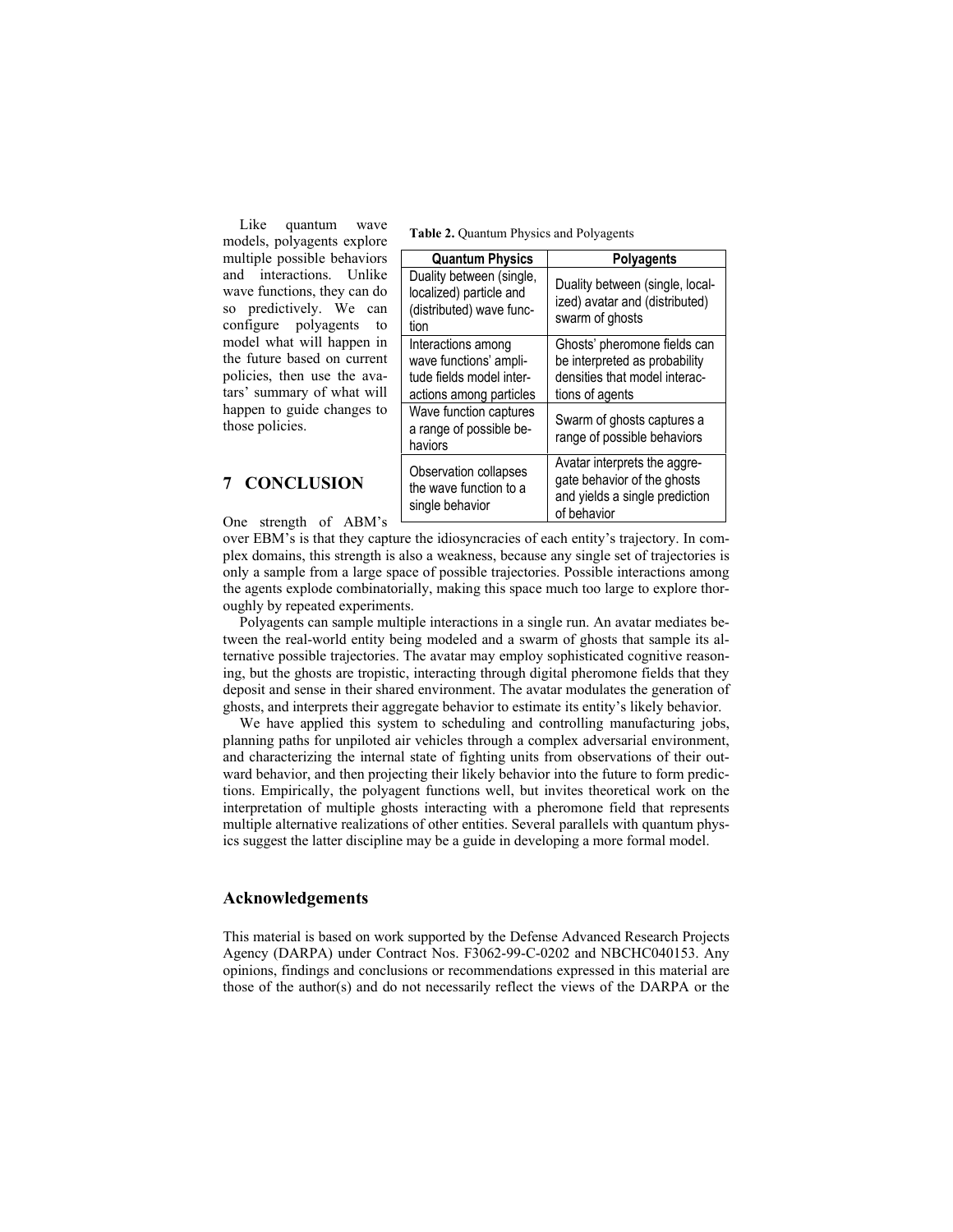Department of Interior-National Business Center (DOI-NBC). Distribution Statement "A" (Approved for Public Release, Distribution Unlimited).

### **References**

- [1] S. Brueckner. *Return from the Ant: Synthetic Ecosystems for Manufacturing Control*. Dr.rer.nat. Thesis at Humboldt University Berlin, Department of Computer Science, 2000. http://dochost.rz.hu-berlin.de/dissertationen/brueckner-sven-2000-06- 21/PDF/Brueckner.pdf.
- [2] M. Dorigo and T. Stuetzle. *Ant Colony Optimization*. Cambridge, MA, MIT Press, 2004.
- [3] R. Feynman and A. R. Hibbs. *Quantum Mechanics and Path Integrals*. McGraw-Hill, 1965.
- [4] C. Jacob. *Illustrating Evolutionary Computation With Mathematica*. San Francisco, Morgan Kaufmann, 2001.
- [5] K. Kijima. Why Stratification of Networks Emerges in Innovative Society: Intelligent Poly-Agent Systems Approach. *Computational and Mathematical Organization Theory*, 7(1 (June)):45-62, 2001.
- [6] A. Kott. Real-Time Adversarial Intelligence & Decision Making (RAID). 2004. http://dtsn.darpa.mil/ixo/programdetail.asp?progid=57.
- [7] T. J. Lambert, III, M. A. Epelman, and R. L. Smith. A Fictitious Play Approach to Large-Scale Optimization. *Operations Research*, 53(3 (May-June)), 2005.
- [8] H. V. D. Parunak. 'Go to the Ant': Engineering Principles from Natural Agent Systems. *Annals of Operations Research*, 75:69-101, 1997. http://www.altarum.net/~vparunak/gotoant.pdf.
- [9] H. V. D. Parunak, R. Savit, and R. L. Riolo. Agent-Based Modeling vs. Equation-Based Modeling: A Case Study and Users' Guide. In *Proceedings of Multi-agent systems and Agent-based Simulation (MABS'98)*, Paris, FR, pages 10-25, Springer, 1998. http://www.altarum.net/~vparunak/mabs98.pdf.
- [10] H. V. D. Parunak and S. Brueckner. Entropy and Self-Organization in Multi-Agent Systems. In *Proceedings of The Fifth International Conference on Autonomous Agents (Agents 2001)*, Montreal, Canada, pages 124-130, ACM, 2001. www.altarum.net/~vparunak/agents01ent.pdf.
- [11] H. V. D. Parunak. Making Swarming Happen. In *Proceedings of Swarming and Network-Enabled C4ISR*, Tysons Corner, VA, ASD C3I, 2003. http://www.altarum.net/~vparunak/MSH03.pdf.
- [12] H. V. D. Parunak, S. Brueckner, and J. Sauter. Digital Pheromones for Coordination of Unmanned Vehicles. In *Proceedings of Workshop on Environments for Multi-Agent Systems (E4MAS 2004)*, New York, NY, pages 246-263, Springer, 2004. http://www.altarum.net/~vparunak/E4MAS04\_UAVCoordination.pdf.
- [13] H. V. D. Parunak, S. Brueckner, and R. Savit. Universality in Multi-Agent Systems. In *Proceedings of Third International Joint Conference on Autonomous Agents and Multi-Agent Systems (AAMAS 2004)*, New York, NY, pages 930-937, IEEE, 2004. http://www.altarum.net/~vparunak/AAMAS04Universality.pdf.
- [14] H. V. D. Parunak, S. A. Brueckner, J. A. Sauter, and R. Matthews. Global Convergence of Local Agent Behaviors. In *Proceedings of Fourth International Joint Conference on Autonomous Agents and Multi-Agent Systems (AAMAS05)*, Utrecht, The Netherlands, pages 305-312, 2005. http://www.altarum.net/~vparunak/AAMAS05Converge.pdf.
- [15] H. V. D. Parunak and S. A. Brueckner. Extrapolation of the Opponent's Past Behaviors. In A. Kott and W. McEneany, Editors, *Adversarial Reasoning: Computational Approaches to Reading the Opponent's Mind*, Chapman and Hall/CRC Press, Boca Raton, FL, 2006.